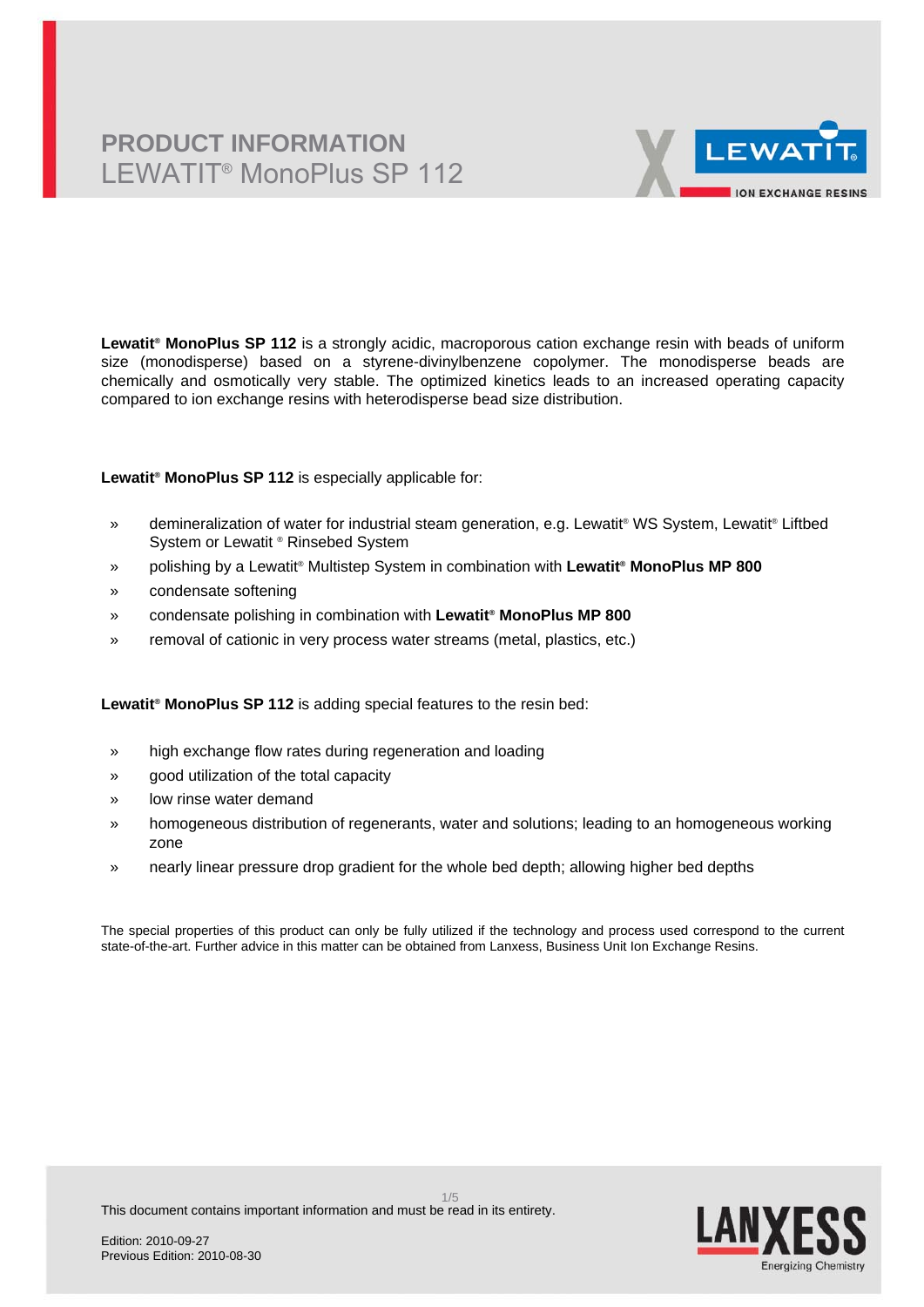

### General Description

| lonic form as shipped | Na <sup>+</sup>         |
|-----------------------|-------------------------|
| Functional group      | sulfonic acid           |
| Matrix                | crosslinked polystyrene |
| Structure             | macroporous             |
| Appearance            | beige-grey, opaque      |

## Physical and Chemical Properties

|                         |                      | metric units |                                  |
|-------------------------|----------------------|--------------|----------------------------------|
| Uniformity Coefficient* |                      | max.         | 1.1                              |
| Mean bead size*         |                      | mm           | 0.65<br>0.05<br>(+/-             |
| <b>Bulk density</b>     | $(+/- 5%)$           | g/           | 740                              |
| Density                 |                      | approx. g/ml | 1.24                             |
| Water retention         |                      | wt. %        | 52<br>57<br>$\blacksquare$       |
| Total capacity*         |                      | min. eq/l    | 1.7                              |
| Volume change           | $Na^{+}$ --> $H^{+}$ | max. vol. %  | 8                                |
| Stability               | at pH-range          |              | $\Omega$<br>14<br>$\blacksquare$ |
| Storability             | of the product       | max. years   | $\overline{2}$                   |
| Storability             | temperature range    | °C           | $-20$<br>40                      |

\* Specification values subjected to continuous monitoring.



This document contains important information and must be read in its entirety.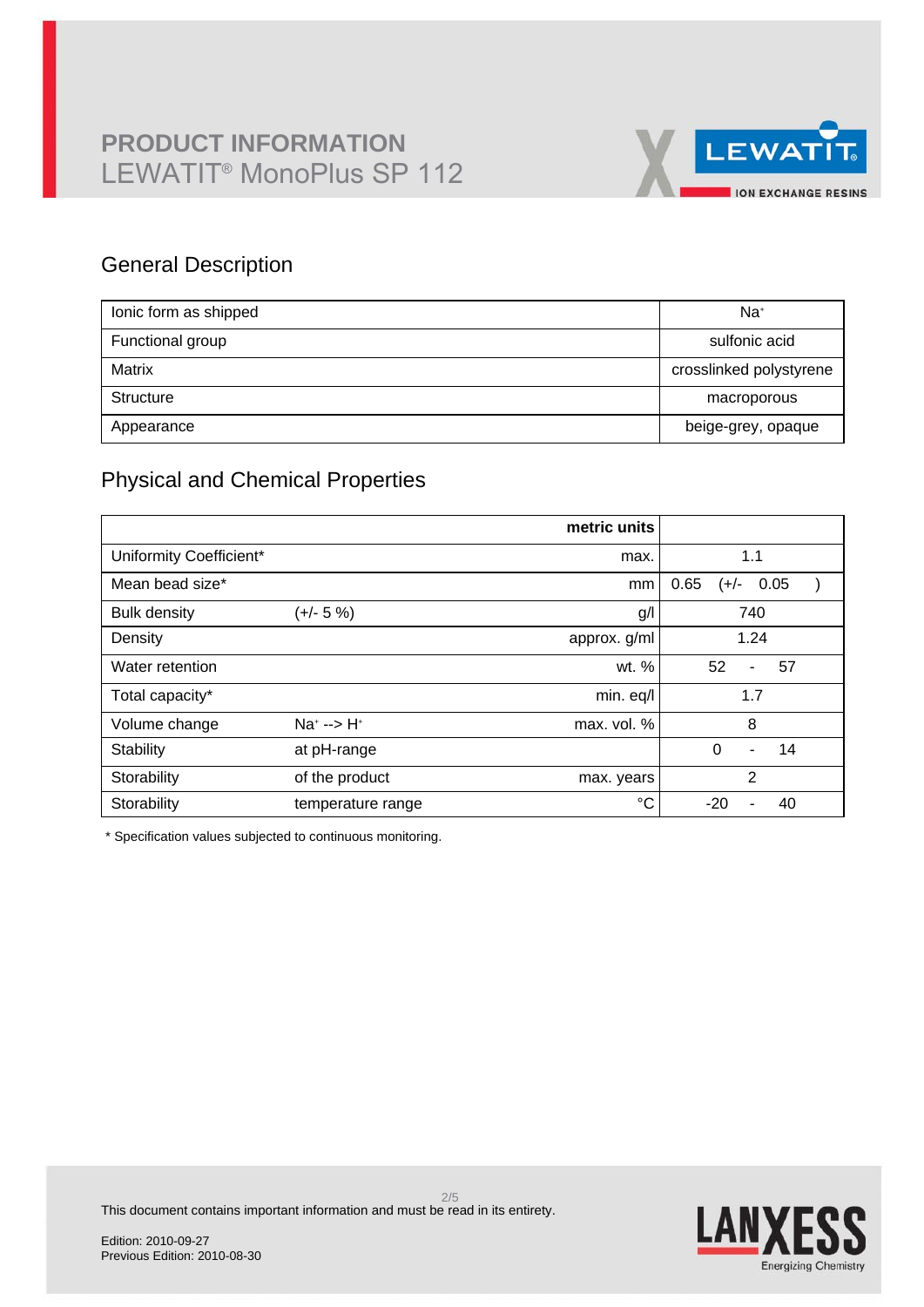

## Recommended Operating Conditions\*

|                                     |                               | metric units                 |                                                                                |
|-------------------------------------|-------------------------------|------------------------------|--------------------------------------------------------------------------------|
| Operating temperature               |                               | max. °C                      | 120                                                                            |
| Operating pH-range                  |                               |                              | 0<br>14<br>$\overline{a}$                                                      |
| Bed depth                           |                               | min. mm                      | 800                                                                            |
| Specific pressure drop              | (15 °C)                       | approx. kPa*h/m <sup>2</sup> | 0.8                                                                            |
| Pressure drop                       |                               | max. kPa                     | 300                                                                            |
| Linear velocity                     | operation                     | max. m/h                     | $***$<br>60                                                                    |
| Linear velocity                     | backwash (20 °C)              | approx. m/h                  | 15                                                                             |
| Bed expansion                       | (20 °C, per m/h)              | approx. vol. %               | 4.5                                                                            |
| Freeboard                           | backwash<br>(extern / intern) | vol. $%$                     | 60<br>80<br>$\overline{a}$                                                     |
| Regenerant                          |                               |                              | $H_2SO_4$<br>HCI<br><b>NaCl</b>                                                |
| Counter current<br>regeneration     | level                         | approx. g/l                  | HCI<br>50<br>$H_2SO_4$<br>80<br><b>NaCl</b><br>90                              |
| Counter current<br>regeneration     | concentration                 | wt. %                        | <b>HCI</b><br>$4 - 6$<br>$1.5***/4***$<br>$H_2SO_4$<br><b>NaCl</b><br>$8 - 10$ |
| Linear velocity                     | regeneration                  | approx. m/h                  | HCI<br>5<br>$H_2SO_4$<br>$10 - 20$<br><b>NaCl</b><br>5                         |
| Linear velocity                     | rinsing                       | approx. m/h                  | 5<br>HCI<br>$H_2SO_4$<br>5<br>5<br><b>NaCl</b>                                 |
| Co current regeneration             | level                         | approx. g/l                  | $80 - 100$<br>HCI<br>$H_2SO_4$<br>130 - 150<br><b>NaCl</b><br>200              |
| Co current regeneration             | concentration                 | approx. wt. %                | <b>HCI</b><br>$6 - 10$<br>$H_2SO_4$<br>$1.5/4**$<br><b>NaCl</b><br>$8 - 10$    |
| Linear velocity                     | regeneration                  | approx. m/h                  | 5<br><b>HCL</b><br>$H_2SO_4$<br>$10 - 20$<br><b>NaCl</b><br>5                  |
| Linear velocity                     | rinsing                       | approx. m/h                  | <b>HCI</b><br>5<br>$H_2SO_4$<br>5<br>NaCl<br>5                                 |
| Rinse water requirement slow / fast |                               | approx. BV                   | 2.5<br>HCI<br><b>NaCl</b><br>5                                                 |



This document contains important information and must be read in its entirety.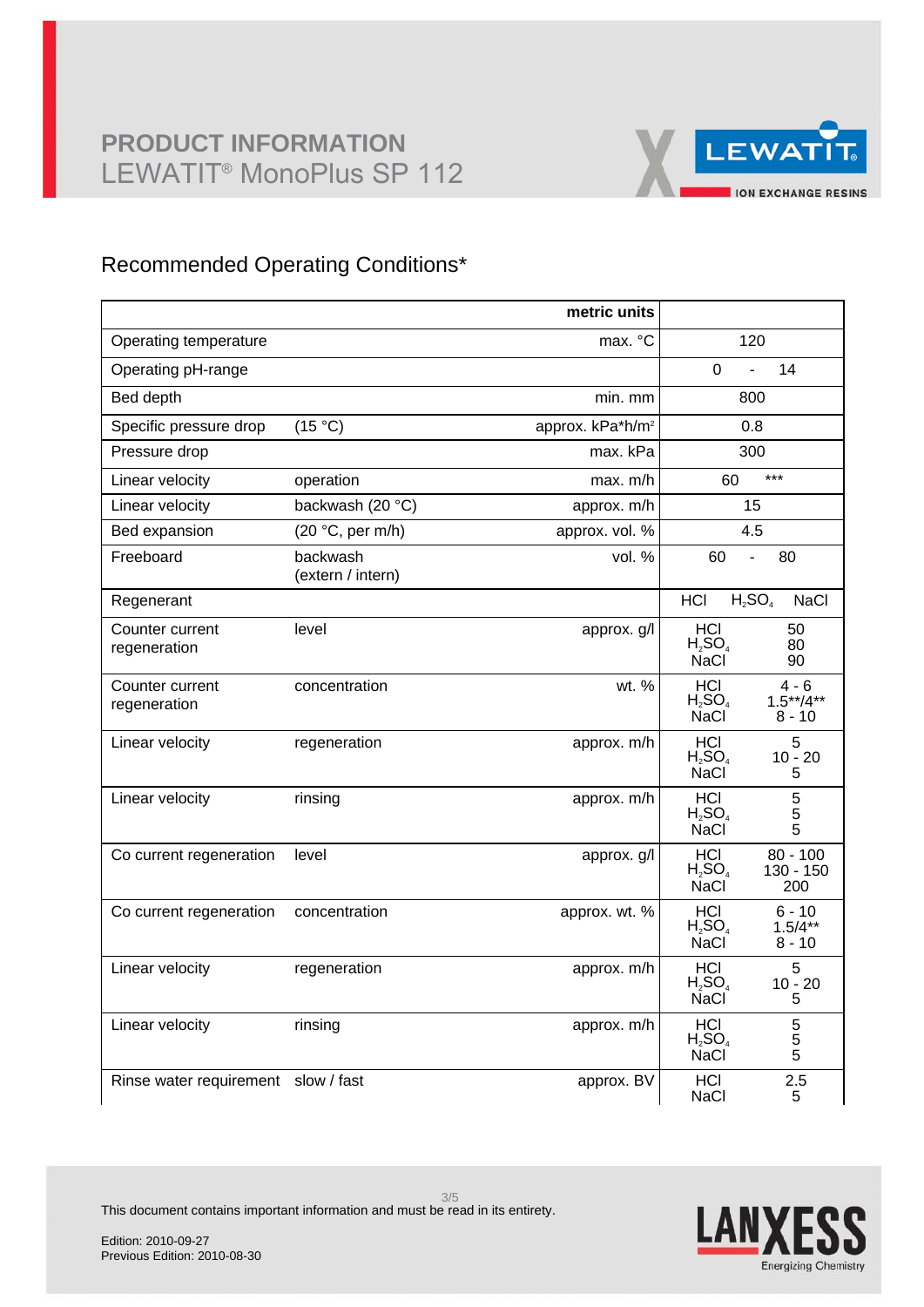# **PRODUCT INFORMATION** LEWATIT® MonoPlus SP 112



\* The recommended operating conditions refer to the use of the product under normal operating conditions. It is based on tests in pilot plants and data obtained from industrial applications. However, additional data are needed to calculate the resin volumes required for ion exchange units. These data are to be found in our Technical Information Sheets.

\*\* Regeneration progressive

\*\*\* 100m/h for polishing

**LAN** Energizing Chemistry